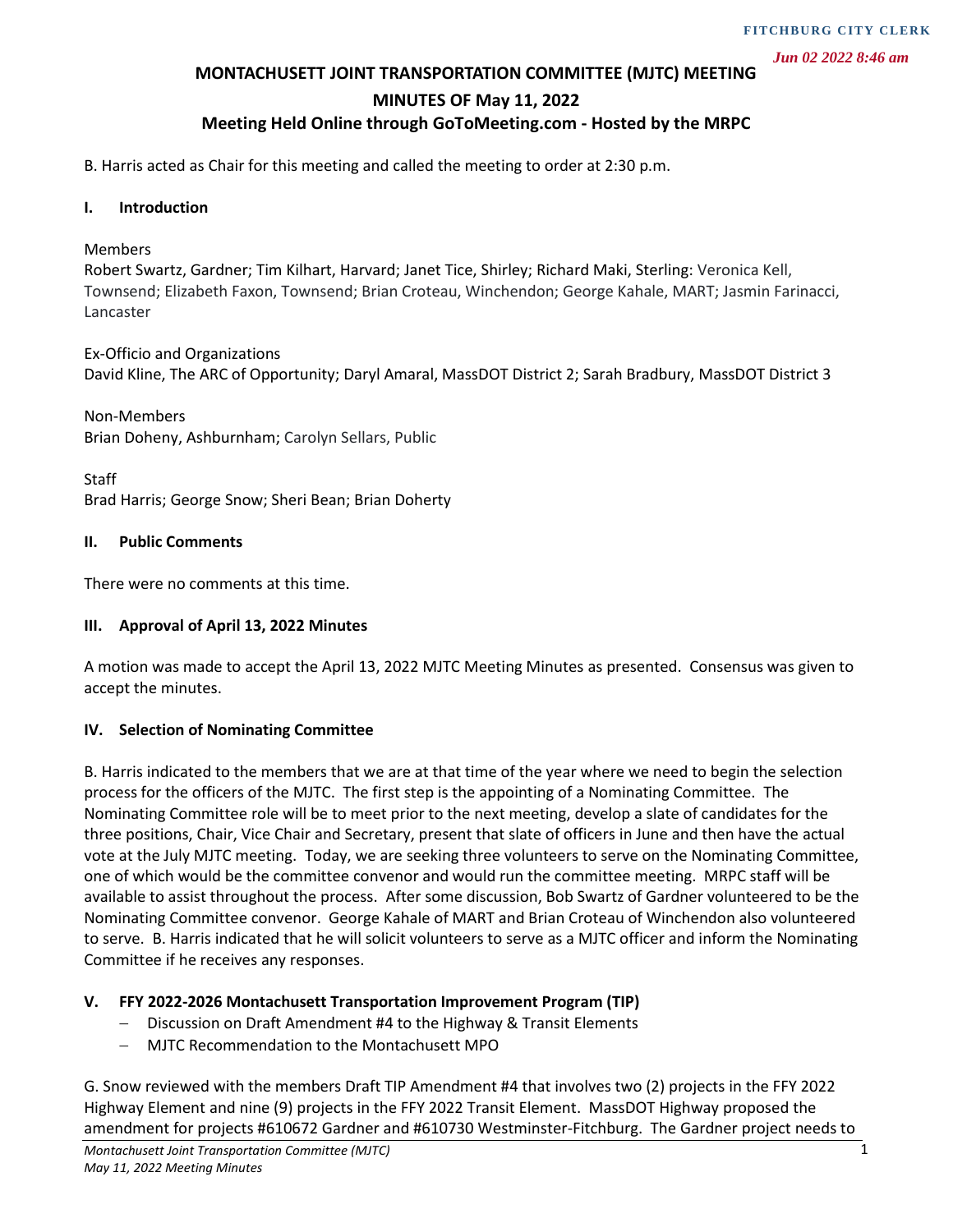be moved from FFY 2022 to FFY 2023 while the Westminster-Fitchburg project should be removed from the FFY 2024 TIP list as it has already been advertised in December 2021 with state funds. On the Transit side, there are six projects that have cost changes and three are being removed altogether. None of these changes impacts our fiscal constraint for the TIP nor do they effect any target eligible projects. The MPO voted to release this Amendment for a 21 day public review that began on April 26<sup>th</sup> and will close next Monday on May 16<sup>th</sup>. To date we have not received any comments on this Amendment.

A motion was made and seconded to recommend that the MPO endorse TIP Amendment #4 as presented. Consensus was given to recommend endorsement by the MPO.

# **VI. Bipartisan Infrastructure Law (BIL) Presentation**

B. Harris presented a review of the Bipartisan Infrastructure Law (BIL) that was passed in 2021. BIL has increased the funding for regional target funds we use in the development of the TIP. The various highway and transit programs contained in BIL were then reviewed and discussed. The major point highlighted for the members is the increased funds to existing programs as well as the establishment of new grant programs. Overall, the Montachusett MPO has seen an increase in our regional target amounts. For FFY 2022, this is an increase of \$2,028,930 and over FY 2023 – 2026 an increase of \$8.8 million. The various new discretionary programs and their implementing agencies was then reviewed and discussed with the members. As the Notice of Funding Opportunities (NOFO's) are prepared and released for these discretionary programs, staff will let members know and discuss the mechanism to be used to apply for the grant.

A member asked what the term NOFO referred to. B. Harris stated that NOFO stands for Notice of Funding Opportunity. This is basically the guide on what the program funds, what is eligible and how to apply.

A question was asked related to the Safe Streets for All (SS4A) program. Townsend has an intersection of concern that actually spans three communities and subsequently two RPAs or MPOs. How would we go about actually applying for funding? B. Harris indicated that some of the answer would depend on the program requirements, so we would need to look into the NOFO. Typically, one community would take the lead and apply on behalf of all those involved. We did learn that the SS4A program allows for communities to band together on an application as well as allowing MPOs to apply on behalf of communities. We would need to review the NOFO when it is released to get a final answer. We will look into that question. B. Doherty indicated that the MRPC did review that particular intersection back in 2009. I will forward a copy to Townsend.

# **VII. FFY 2023-2027 Montachusett Transportation Improvement Program (TIP)**

- − Review and Discussion of Draft TIP Document
- − MJTC Recommendation for MPO

B. Doherty provided the members with an update on the draft FFY 2023-2027 TIP. The MPO voted in April to release the draft TIP for a 21 day public review and comment period. That comment period began on April 26<sup>th</sup> and will close on May 16<sup>th</sup>. To date, we have only received comments from MassDOT and the Federal Highway Administration (FHWA). B. Doherty then reviewed the individual comments and the proposed responses with the MJTC members. A final TIP will then be presented to the MPO with the responses incorporated as discussed.

After review of the comments and responses, it was the consensus of the MJTC that the recommendation to the MPO would be to endorse the FFY 2023-2027 TIP based on the comments and responses presented.

# **VIII. FFY 2023 Unified Planning Work Program (UPWP)**

- − Review and Discussion of Draft UPWP Document
- − MJTC Recommendation for MPO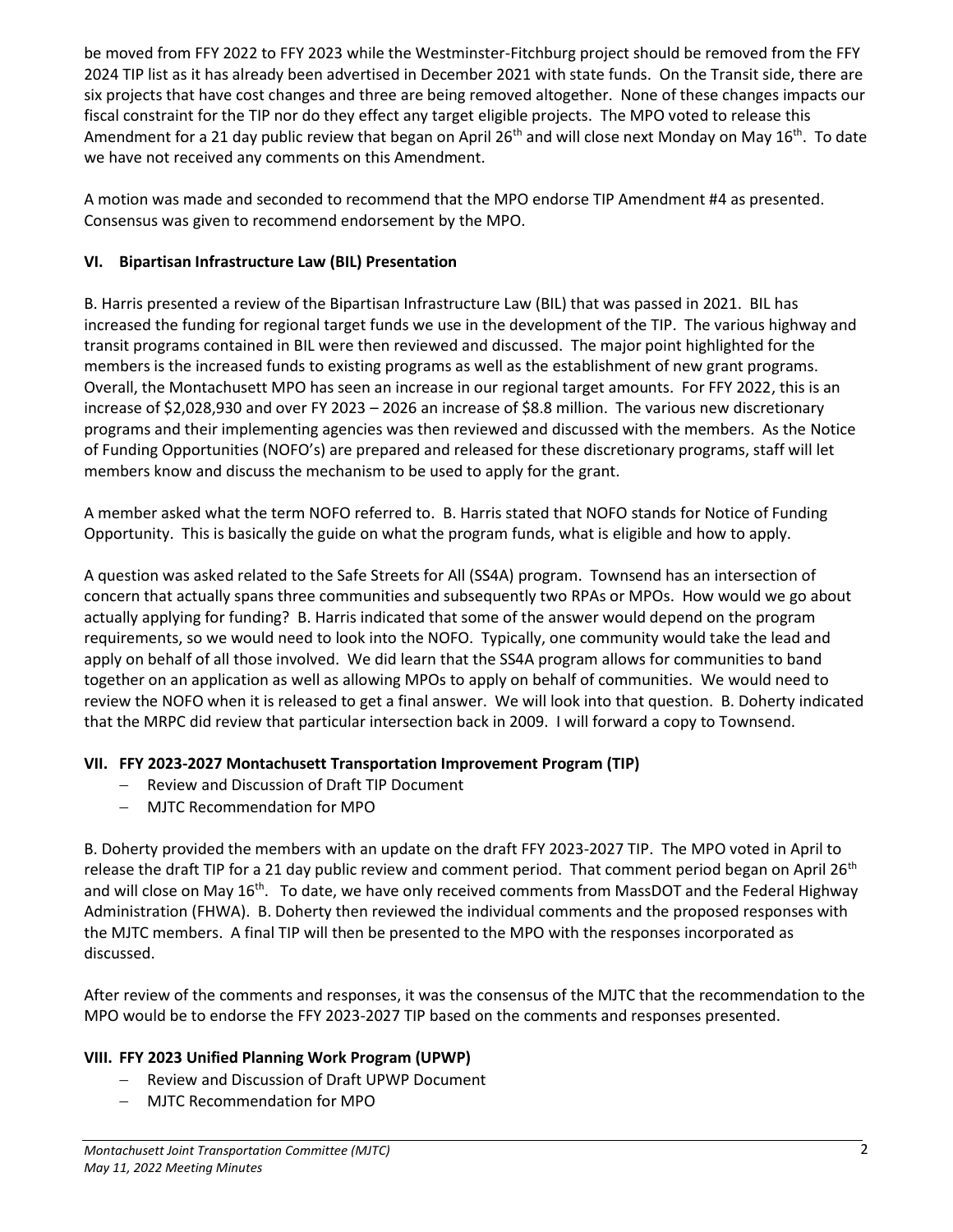S. Bean reviewed with the MJTC members the draft FFY 2023 UPWP that was put out for public comment. The MPO voted in April to release the draft UPWP for a comment period to run from April 26<sup>th</sup> to May 16<sup>th</sup>. During this time frame, we received comments on the UPWP from MassDOT and the FHWA. S. Bean then reviewed the comments and the planned responses to them. These responses will be incorporated into a final FFY 2023 UPWP for the MPO to review.

After review of the comments and responses, it was the consensus of the MJTC that the recommendation to the MPO would be to endorse the FFY 2023 UPWP based on the comments and responses presented.

## **IX. Contract Status Reports**

- Federal Transit Administration (FTA)
- Regional Transit Authority (RTA)

G. Kahale stated they only item he had at this time was that MART was going to begin work on a rehab of the Intermodal Transportation Center (ITC) in Fitchburg. This will be a major project that will hopefully begin in September.

MassDOT 3C

B. Harris stated the next MPO will be next week on May 18th at 1:00 pm. As discussed earlier the major action item will be the endorsement of the FFY 2023-2027 TIP and the FFY 2023 UPWP. There will also be a discussion on a possible FFY 2022 TIP Amendment #5 related to a project cost change for the Ashby Route 31/Turnpike Road Roundabout project. Several factors have led to the overall cost estimate increase. That project is scheduled for advertisement on July 30<sup>th</sup>. The comment period will likely run from Monday May 23<sup>rd</sup> to Monday June 13<sup>th</sup>.

MRPC is in the process of looking to hire a consultant to assist us with our traffic count program this year. We have had little to no success in the hiring of interns, so we are exploring this option. Bids are due at the end of this week.

B. Harris stated that there were some handouts of note:

- The first handout relates to some to the Safe Streets and Roads for All (SS4A) Grant Program. There are several eligible activities for this program that communities and MPOs can apply for. Webinars were held for Tribal Governments, Towns and Transit Authorities and MPOs. The grant application process for this program has not opened as of yet but it is expected to begin this Spring. Recordings of the webinars are available for viewing at transportation.gov/SS4A
- The second handout is from MassTrails announcing a Spring Grant Round for MassTrail Grants. The grant amount has been increased to \$500,000 per award. Deadline for submittal is May 16<sup>th</sup>.
- The final handout is for the upcoming public comment release for the FY 22023-2027 Massachusetts Capital Investment Plan (CIP). Virtual public meetings will be held between May 24<sup>th</sup> to June 2<sup>nd</sup>. The Central MA meeting is set for May 26<sup>th</sup> at 6:00 pm. Individuals can attend any of the meetings as most of the information will be the same, however, each event in the series will highlight investments in a specific region.

Finally, we were informed at the MPO meeting last month that Arthur Frost the MassDOT Project Development Engineer for District 3 will be retiring at the end of this month. Arthur has been one of our main points of contact for the TIP, project guidance, initiation, and discussion. He has been an invaluable resource for us over the years. All of our staff wishes him the best of luck in his retirement.

## **X. Administrative Matters**

- *Next MJTC Meeting*